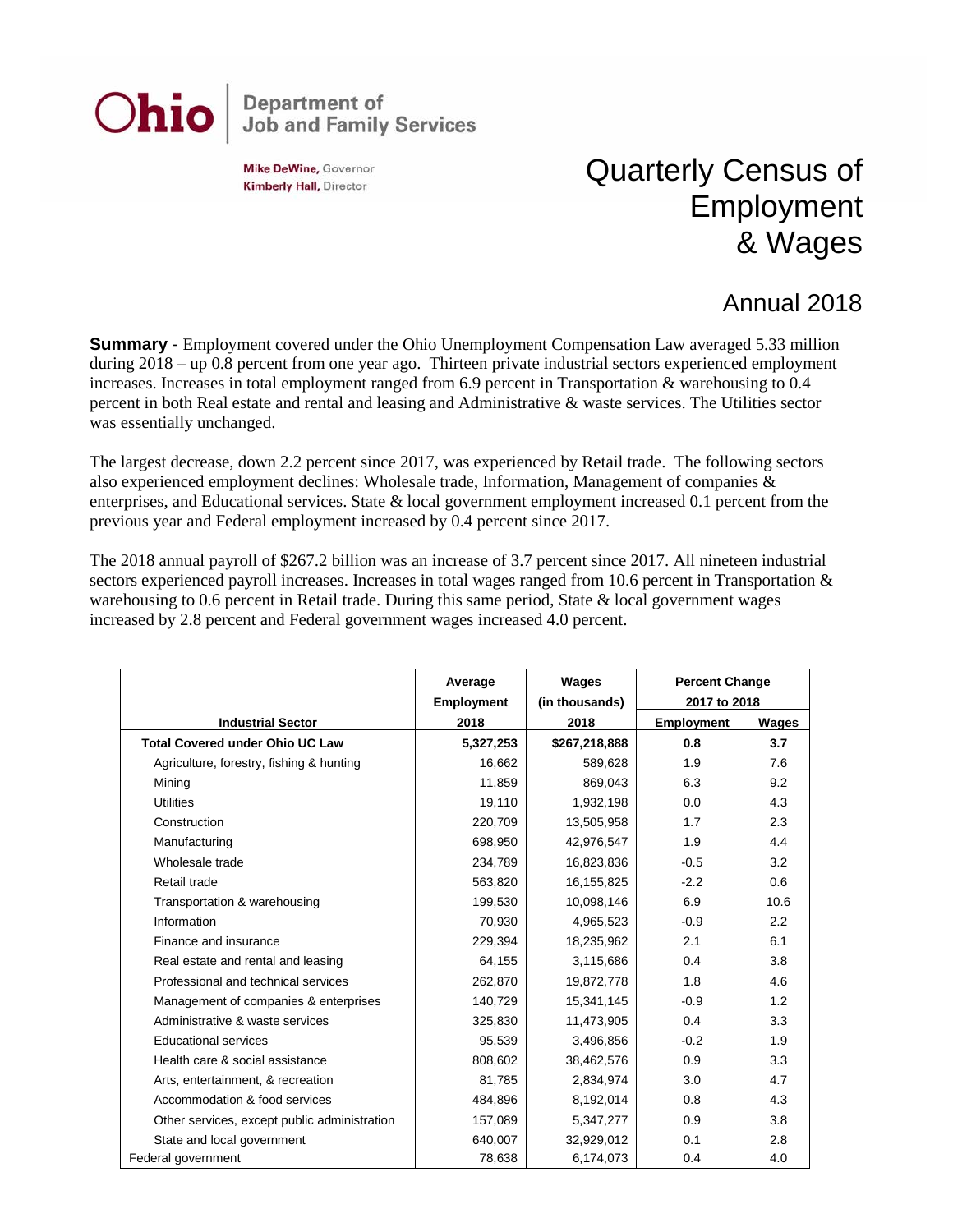The following chart represents the distribution of Ohio's employment by industrial sector. Health care & social assistance employs the largest number of workers with nearly 15 percent of the state's workforce. Manufacturing, State and local government, and Retail trade each employ more than 10 percent of Ohio's workers.



## **2018 Average Annual Employment by Industrial Sector**

Eight of Ohio's ten largest counties experienced employment increases since 2017. Increases ranged from 1.5 percent in Lucas County to 0.1 percent in Lorain County. Montgomery County declined 0.1 percent and Summit County was essentially unchanged from one year ago.

Each of the ten largest counties experienced payroll increases in 2018. Payroll gains ranged from 4.9 percent in Lucas County to 2.5 percent in Butler County.

|                                        | Average<br><b>Employment</b> | Wages<br>(in thousands) | <b>Percent Change</b><br>2017 to 2018 |       |
|----------------------------------------|------------------------------|-------------------------|---------------------------------------|-------|
| <b>Industrial Sector</b>               | 2018                         | 2018                    | <b>Employment</b>                     | Wages |
| <b>Total Covered under Ohio UC Law</b> | 5,327,253                    | \$267,218,888           | 0.8                                   | 3.7   |
| <b>Butler</b>                          | 154,656                      | 7,599,516               | 0.8                                   | 2.5   |
| Cuyahoga                               | 710,644                      | 40,323,984              | 1.0                                   | 3.5   |
| Franklin                               | 743,750                      | 41,660,635              | 1.1                                   | 4.2   |
| Hamilton                               | 509,860                      | 30,605,236              | 0.6                                   | 3.2   |
| Lorain                                 | 97,108                       | 4,137,241               | 0.1                                   | 3.3   |
| Lucas                                  | 207,890                      | 10,038,436              | 1.5                                   | 4.9   |
| Mahoning                               | 95,939                       | 3,749,270               | 0.6                                   | 3.1   |
| Montgomery                             | 250,294                      | 11,799,196              | $-0.1$                                | 3.1   |
| <b>Stark</b>                           | 159,051                      | 6,678,816               | 0.5                                   | 3.5   |
| Summit                                 | 265,112                      | 13,092,043              | 0.0                                   | 2.7   |
| All other counties                     | 2,132,949                    | 97.534.515              | 0.8                                   | 3.9   |